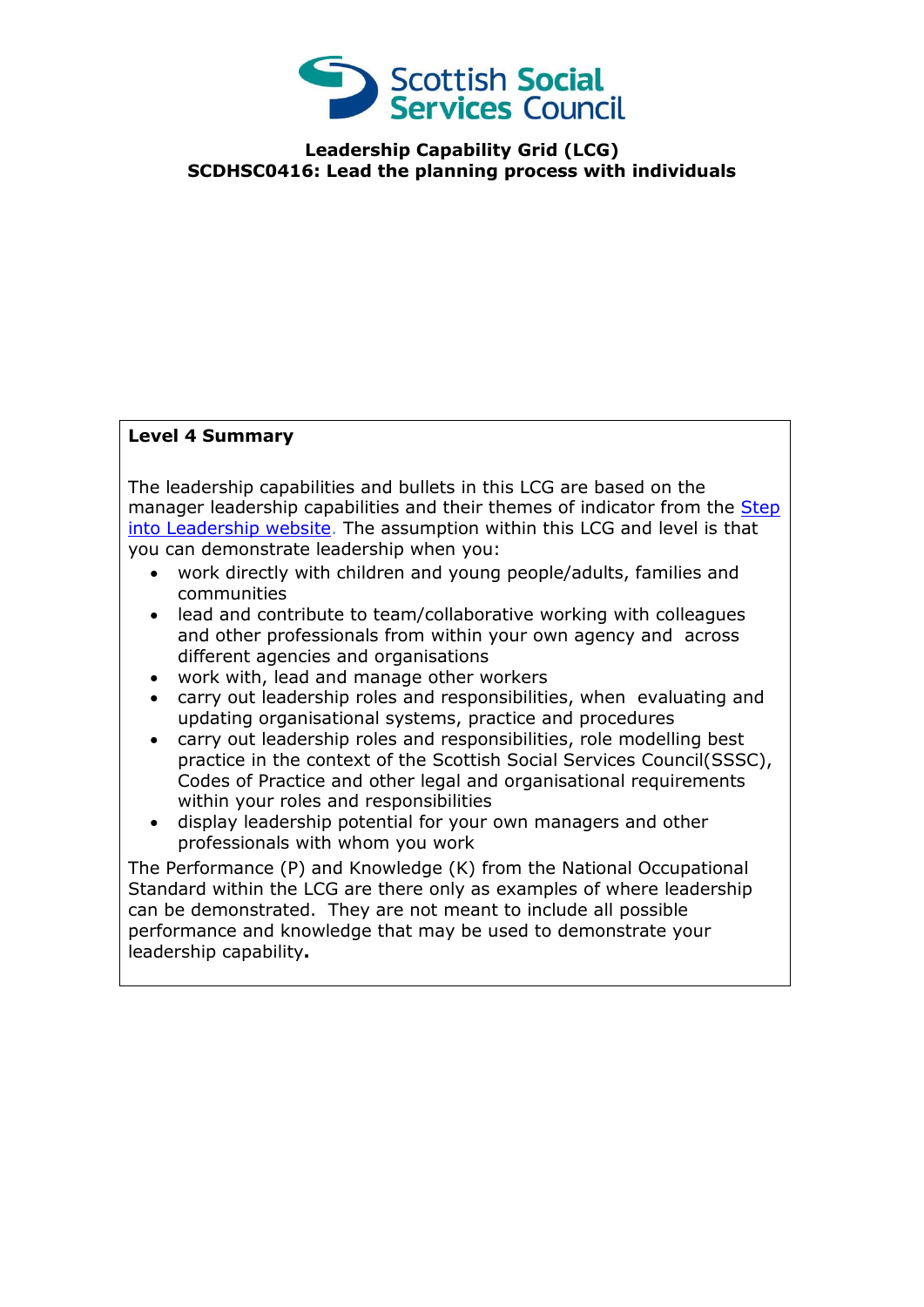

## **Leadership Capability Grid (LCG) SCDHSC0416: Lead the planning process with individuals**

| Leadership<br>capabilities                 | When leading the planning process with individuals you can<br>demonstrate leadership capabilities by:                                                                                                                                                                                                                                                                                                                                                                                                                                                                                                                                                                                                                                                                                                                 |
|--------------------------------------------|-----------------------------------------------------------------------------------------------------------------------------------------------------------------------------------------------------------------------------------------------------------------------------------------------------------------------------------------------------------------------------------------------------------------------------------------------------------------------------------------------------------------------------------------------------------------------------------------------------------------------------------------------------------------------------------------------------------------------------------------------------------------------------------------------------------------------|
| <b>Vision</b>                              | Providing a vision for those with whom you work and your organisation<br>when you:<br>• See how best to make a difference when identifying $(P1-3, 17-20, 25,$<br>27; K1-5, 11, 16, 24-25, 35-39)<br>Communicate and promote ownership of the vision when seeking extra<br>support $(P4,6, 28; K20)$ , working with others $(P28)$ and recording and<br>reporting (P 27-37, 43, 46; K 43-46)<br>Promote public service ethos through active participation and<br>personalisation (P1, 2, 7, 8, 11, 13, 14, 15, 20-26; K 1-5, 11, 13-19;<br>28, 30), when working others and when recoding and reporting (P 27-<br>37)<br>• Thinking and planning strategically when demonstrating knowledge and<br>practice of organisational, local and national policies and procedures<br>(P26, 27, 32, 37; K6, 8-9, 26-27, 32-34) |
| Self-<br>leadership                        | Displaying self-leadership when you:<br>• Demonstrate and adapt leadership in response to changing needs and<br>preferences ( $P$ 5,16, 20,35-36; K23) and overcoming barriers ( $P$ 20)<br>Improve own leadership by seeking advice (P4,6,36; K20, 23)<br>$\bullet$<br>Enabling intelligent risk taking when communicating with difficult,<br>$\bullet$<br>complex and sensitive issues ( $P$ 21-26; K15, 40-41) and protecting<br>yourself (K31)<br>Demonstrate and promote resilience when adapting practice and<br>overcoming barriers (P5,16,18,20,35-36; K3, 4, 19, 30)<br>Challenge discrimination and oppression (P20; K 1, 4)<br>$\bullet$                                                                                                                                                                   |
| <b>Motivating</b><br>and inspiring         | Motivating and inspiring others when you:<br>• Inspire people by personal example ( $P10,28$ ; K14-20)<br>Recognise and value the contribution of others ( $P4,6,36$ ; $K9-10$ , 20)<br>Support the creation of a learning and performance culture (P4,6, 8,<br>18, 20, 23, 25, 27-28, 31; K16-20, 23; 39)                                                                                                                                                                                                                                                                                                                                                                                                                                                                                                            |
| <b>Empowering</b>                          | Empowering people when you:<br>• Enable leadership at all levels (P1, 2, 4, 6-7, 20, 21, 25, 27, 31; K8-9;<br>$16-20)$<br>Driving the creation of a knowledge and management culture by<br>seeking and providing information to enable understanding (P4, 6, 8,<br>25, 31, 33-36; K16-20, 23; 39)<br>• Promote professional autonomy (P1-3,17-20, 25, 27; K16-20, 23-25)<br>Involve people in development and improvement (P20; K16-20)                                                                                                                                                                                                                                                                                                                                                                               |
| <b>Collaborating</b><br>and<br>influencing | Collaborating and influencing when you:<br>• Lead partnership working $(P4,6, 28; K11, 14-20)$<br>Influence people (P20, 28, 33-36; K11, 14-20)<br>Understand and value the perspectives of others (P1-2, 7, 11, 15, 17-<br>20, 25, 28, 31, 35; K8-9, 11, 14-20)                                                                                                                                                                                                                                                                                                                                                                                                                                                                                                                                                      |